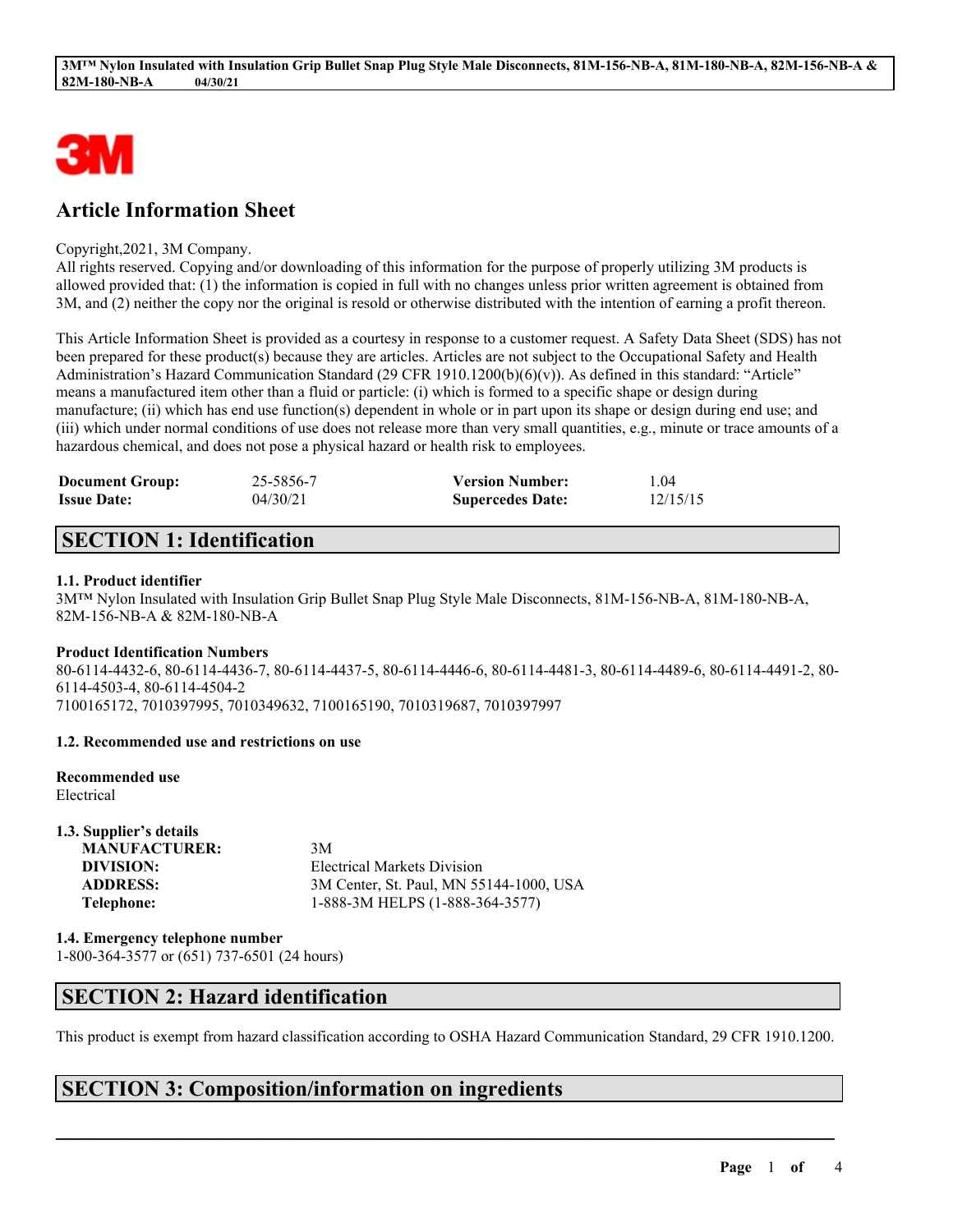#### 3MTM Nylon Insulated with Insulation Grip Bullet Snap Plug Style Male Disconnects, 81M-156-NB-A, 81M-180-NB-A, 82M-156-NB-A & **82M-180-NB-A 04/30/21**

| Ingredient      | C.A.S. No. | $\frac{9}{6}$ by Wt                  |
|-----------------|------------|--------------------------------------|
| Copper          | 7440-50-8  | רר                                   |
| Nylon Insulator | Mixture    | 10<br>$\overline{\phantom{0}}$       |
| Zinc            | 17440-66-6 | 20<br>10<br>$\overline{\phantom{a}}$ |

# **SECTION 4: First aid measures**

### **4.1. Description of first aid measures**

### **Inhalation:**

No need for first aid is anticipated.

### **Skin Contact:**

No need for first aid is anticipated.

## **Eye Contact:**

No need for first aid is anticipated.

## **If Swallowed:**

No need for first aid is anticipated.

# **SECTION 5: Fire-fighting measures**

In case of fire: Use a carbon dioxide or dry chemical extinguisher to extinguish.

## **SECTION 6: Accidental release measures**

### **6.1. Personal precautions, protective equipment and emergency procedures** Not applicable.

## **6.2. Environmental precautions**

Not applicable.

## **6.3. Methods and material for containment and cleaning up**

Not applicable.

## **SECTION 7: Handling and storage**

## **7.1. Precautions for safe handling**

This product is considered to be an article which does not release or otherwise result in exposure to a hazardous chemical under normal use conditions.

## **7.2. Conditions for safe storage including any incompatibilities**

No special storage requirements.

# **SECTION 8: Exposure controls/personal protection**

This product is considered to be an article which does not release or otherwise result in exposure to a hazardous chemical under normal use conditions. No engineering controls or personal protective equipment (PPE) are necessary.

 $\mathcal{L}_\mathcal{L} = \mathcal{L}_\mathcal{L} = \mathcal{L}_\mathcal{L} = \mathcal{L}_\mathcal{L} = \mathcal{L}_\mathcal{L} = \mathcal{L}_\mathcal{L} = \mathcal{L}_\mathcal{L} = \mathcal{L}_\mathcal{L} = \mathcal{L}_\mathcal{L} = \mathcal{L}_\mathcal{L} = \mathcal{L}_\mathcal{L} = \mathcal{L}_\mathcal{L} = \mathcal{L}_\mathcal{L} = \mathcal{L}_\mathcal{L} = \mathcal{L}_\mathcal{L} = \mathcal{L}_\mathcal{L} = \mathcal{L}_\mathcal{L}$ 

# **SECTION 9: Physical and chemical properties**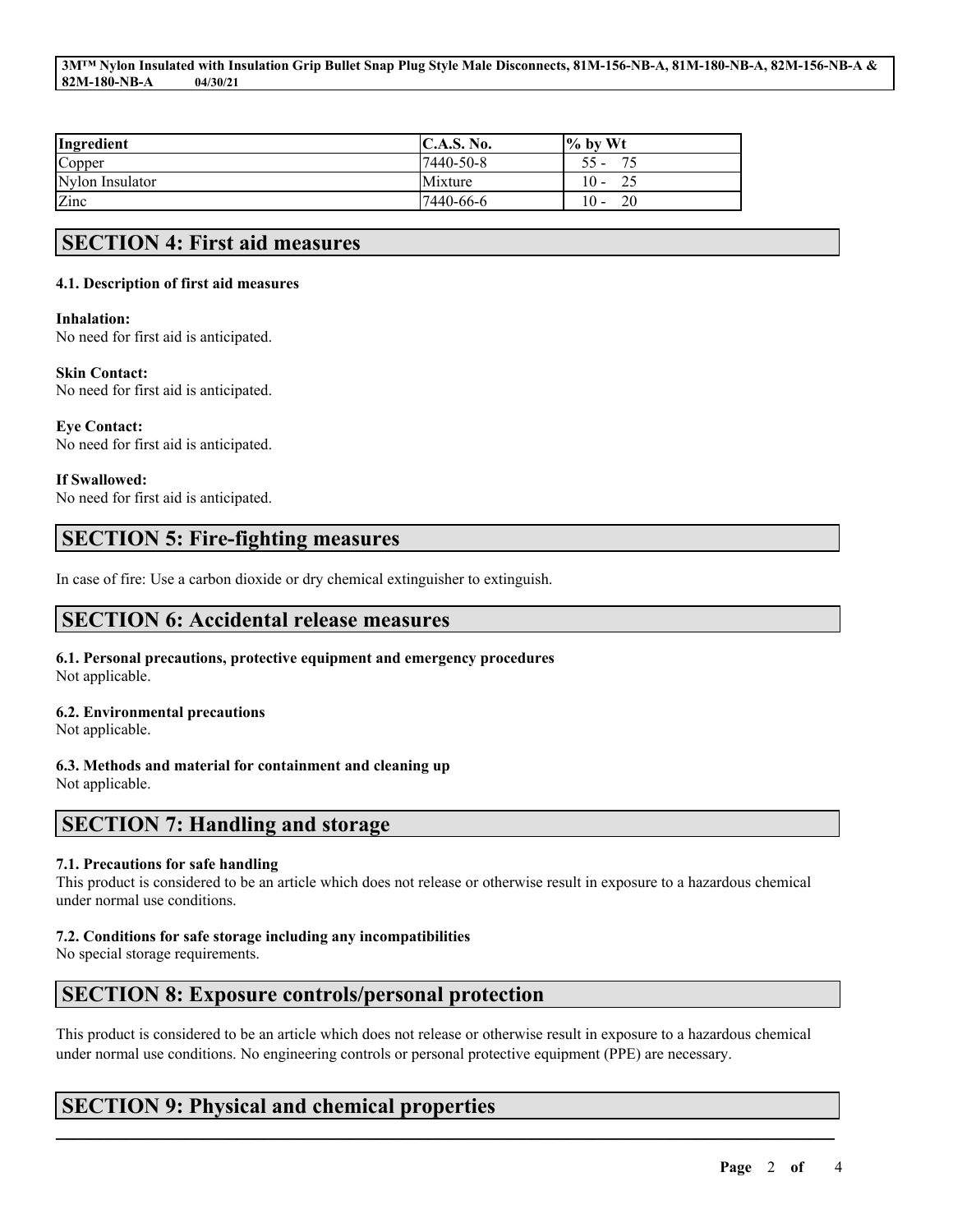#### **9.1. Information on basic physical and chemical properties**

| Appearance                             |                                                           |  |
|----------------------------------------|-----------------------------------------------------------|--|
| <b>Physical state</b>                  | Solid                                                     |  |
| Color                                  | Multicolor                                                |  |
| Odor                                   | <b>Odorless</b>                                           |  |
| <b>Odor threshold</b>                  | Not Applicable                                            |  |
| pН                                     | Not Applicable                                            |  |
| <b>Melting point</b>                   | No Data Available                                         |  |
| <b>Boiling Point</b>                   | Not Applicable                                            |  |
| <b>Flash Point</b>                     | No Data Available                                         |  |
| <b>Evaporation rate</b>                | No Data Available                                         |  |
| <b>Flammability (solid, gas)</b>       | Not Classified                                            |  |
| <b>Flammable Limits(LEL)</b>           | No Data Available                                         |  |
| <b>Flammable Limits(UEL)</b>           | No Data Available                                         |  |
| <b>Vapor Pressure</b>                  | Not Applicable                                            |  |
| <b>Vapor Density</b>                   | Not Applicable                                            |  |
| <b>Density</b>                         | $>=5.97$ g/cm3                                            |  |
| <b>Specific Gravity</b>                | 5.97 - 6.43 [Test Method: Tested per ASTM protocol] [Ref] |  |
|                                        | $Std:WATER=1$ ]                                           |  |
| <b>Solubility in Water</b>             | Nil                                                       |  |
| Solubility- non-water                  | Not Applicable                                            |  |
| Partition coefficient: n-octanol/water | Not Applicable                                            |  |
| <b>Autoignition temperature</b>        | No Data Available                                         |  |
| <b>Decomposition temperature</b>       | No Data Available                                         |  |
| <b>Viscosity</b>                       | No Data Available                                         |  |

# **SECTION 10: Stability and reactivity**

This material is considered to be non reactive under normal use conditions.

## **SECTION 11: Toxicological information**

#### **Inhalation:**

No health effects are expected

**Skin Contact:** No health effects are expected

**Eye Contact:** No health effects are expected

**Ingestion:** No health effects are expected

### **Additional Information:**

This product, when used under reasonable conditions and in accordance with the directions for use, should not present a health hazard. However, use or processing of the product in a manner not in accordance with the product's directions for use may affect the performance of the product and may present potential health and safety hazards.

 $\mathcal{L}_\mathcal{L} = \mathcal{L}_\mathcal{L} = \mathcal{L}_\mathcal{L} = \mathcal{L}_\mathcal{L} = \mathcal{L}_\mathcal{L} = \mathcal{L}_\mathcal{L} = \mathcal{L}_\mathcal{L} = \mathcal{L}_\mathcal{L} = \mathcal{L}_\mathcal{L} = \mathcal{L}_\mathcal{L} = \mathcal{L}_\mathcal{L} = \mathcal{L}_\mathcal{L} = \mathcal{L}_\mathcal{L} = \mathcal{L}_\mathcal{L} = \mathcal{L}_\mathcal{L} = \mathcal{L}_\mathcal{L} = \mathcal{L}_\mathcal{L}$ 

## **SECTION 12: Ecological information**